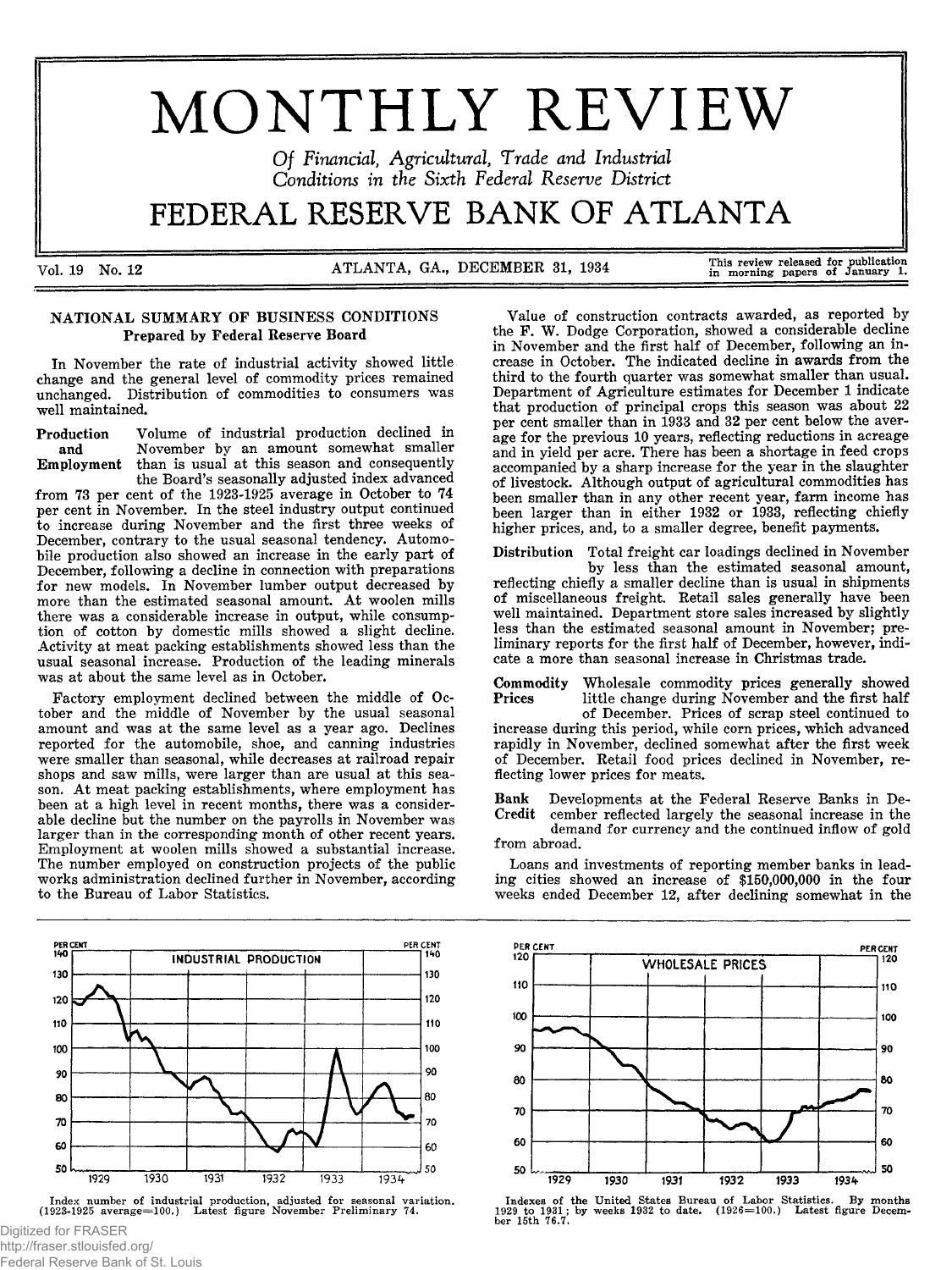

Three month moving averages of F. W. Dodge data for 37 Eastern States adjusted for seasonal variation. Latest figure based on data for September, October, and estimate for November, Total 125.7: Residential 21.9; All Other

preceding four weeks. The growth reflected increases in holdings of United States Government obligations and in brokers loans. Deposits at banks showed a further considerable growth.

Yields on short-term Government securities declined slightly in December, while other short-term open-market money rates showed little change. On December 15 the discount rate of the Federal Reserve Bank of Atlanta was reduced from 3 per cent to 2% per cent and on December 21 a similar reduction was made at the Kansas City Federal Reserve Bank.

# SIXTH DISTRICT SUMMARY

November statistics for the Sixth Federal Reserve District show a decline in department store trade smaller than usually occurs from October to November, and decreases in wholesale trade, bank debits and in building permits at reporting cities, but contract awards increased, coal mining in Alabama and Tennessee increased somewhat and daily average production of pig iron in Alabama also gained slightly.

Total sales by reporting department stores in the Sixth District declined 4.3 per cent from October to November. On a daily average basis, however, there was an increase of 3.3 per cent, while daily average sales usually decline 4.2 per cent at that time of year. November sales were 21.8 per cent greater than in November, 1933, and for the eleven months of 1934 sales have been 26.7 per cent greater than in that part of the year before. Wholesale trade declined seasonally by 6.5 per cent from October to November but was 16.7 per cent greater than a year earlier. Bank debits to individual accounts at 26 clearing house centers of the District declined 7.6 per cent over the month, but were 16 per cent greater than in November, 1933.

Between November 14 and December 12 there were further increases in loans by weekly reporting member banks in selected cities to the highest level since early March, and demand deposits on December 12 were fifty millions greater than on the same report date a year ago. At the Federal Reserve Bank there were small increases in industrial advances and in holdings of Government securities between November 14 and December 12.

Although building permits reported by 20 cities declined 16.9 per cent from October, the November total was larger by 166.1 per cent than in November, 1933, and for the eleven months of the year the cumulated total is 70.3 greater than for that part of 1933. Contract awards in the District increased 18.9 per cent from October to November, but were much smaller than in November last year when the largest total in four years was reported. Daily average consumption



Wednesday figures for reporting member banks in 90 cities. Latest figures are for Wednesday, December 12.

of cotton in the three states of this District for which figures are available declined 1.6 per cent from October to November and was 2.9 per cent less than a year ago. Production and orders at reporting cotton mills declined somewhat over the month, but orders were substantially greater than in November, 1933. Coal mining in Alabama and Tennessee increased from October to November, and in Tennessee was larger than a year ago, but in Alabama somewhat less. Pig iron production in Alabama, on a daily average basis, increased 2.6 per cent over the month, but was 31.2 per cent less than a year go. For the year through November, however, production was 40.8 per cent greater than in that part of 1933.

The final estimate by the United States Department of Agriculture indicates a cotton crop in the six states of this District amounting to 4,033,000 bales, smaller by 3.5 per cent than that produced in 1933.

#### FINANCE

Reserve The volume of reserve bank credit outstanding at Bank the Federal Reserve Bank of Atlanta, reflected in **Bank** the Federal Reserve Bank of Atlanta, reflected in Credit its total holdings of bills and securities, changed

only slightly between November 14 and December 12, but was then 11.5 millions greater than a year earlier. Between November 14 and December 12 increases in industrial advances and in holdings of United States securities were more than offset by decreases in discounts and foreign loans on gold. Compared with the same Wednesday a year ago holdings of United States Securities on December 12 were 23 millions larger, but holdings of discounts and of purchased bills were smaller.

Member bank reserve deposits on December 12 were 4 millions greater than four weeks earlier, larger than for any Wednesday since Julv 25, and 18.7 millions greater than for a year ago. Outstanding Federal reserve notes of this bank's issue were 3.8 millions less than on December 12 than four weeks earlier, but 12.2 millions greater than at the same time last year.

Principal items in the weekly statement are compared in the table, which is followed by another table setting out similar comparisons for the twelve Federal Reserve Banks combined.

FEDERAL RESERVE BANK OF ATLANTA (000 Omitted)

| Dec. 12<br>1934                                   | Nov. 14<br>1934                                          | Dec. 13<br>1933                                                           |
|---------------------------------------------------|----------------------------------------------------------|---------------------------------------------------------------------------|
| 45<br>64<br>109<br>302<br>768<br>94.257<br>95,436 | 18<br>97<br>115<br>302<br>593<br>94.217<br>552<br>95,779 | 1,729<br>5.690<br>7.419<br>5,245<br>.<br>71,271<br>.<br>83,935<br>121,130 |
|                                                   | 130.772                                                  | 132,501                                                                   |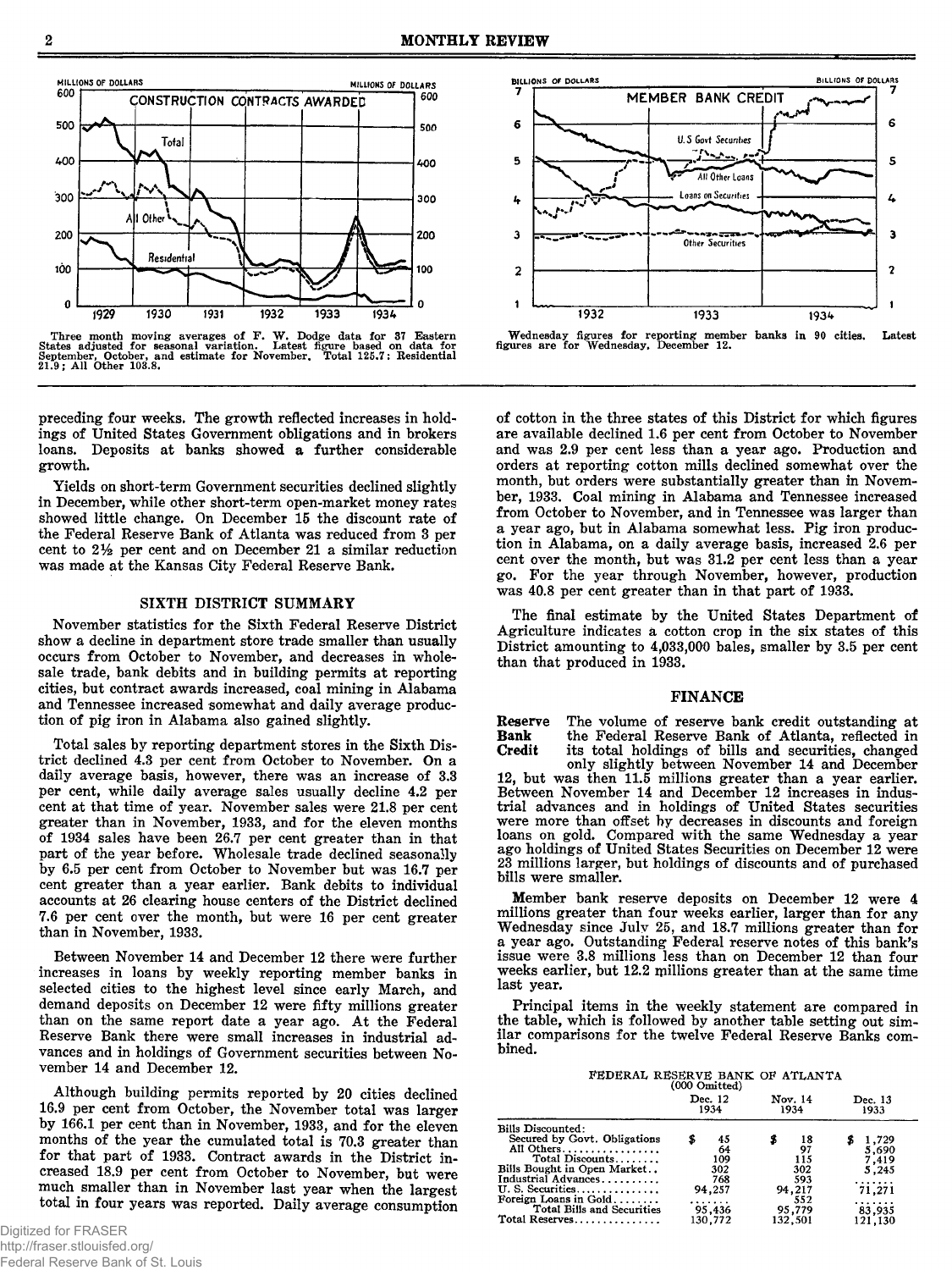| Member Bank Reserve Deposits<br>Total Deposits<br>F. R. Notes in actual circulation | 78,785<br>84,759<br>134,691 | 74,716<br>83,472<br>138.493 | 60,123<br>69,146<br>122,532 |
|-------------------------------------------------------------------------------------|-----------------------------|-----------------------------|-----------------------------|
| F. R. Bank Notes in actual cir-                                                     |                             |                             |                             |
| culation<br>Reserve Ratio                                                           | .<br>59.6%                  | 59.7%                       | 5,398<br>$63.2\%$           |
|                                                                                     |                             |                             |                             |
|                                                                                     | FEDERAL RESERVE SYSTEM      |                             |                             |
|                                                                                     | Dec. 12<br>1934             | Nov. 14<br>1934             | Dec. 13<br>1933             |
|                                                                                     |                             |                             |                             |
| Bills Discounted:                                                                   |                             |                             |                             |
| Secured by Govt. Obligations                                                        | \$<br>4,982                 | \$4,395                     | 38,458                      |
| All Others                                                                          | 4,274                       | 4,747                       | 79,726                      |
| Total Discounts                                                                     | 9,256                       | 9,142                       | 118,184                     |
| Bills Bought in Open Market                                                         | 5,690                       | 5,708                       | 116,158                     |
| Industrial Advances                                                                 | 10,662                      | 7,753                       | .                           |
| U.S. Securities                                                                     | 2,430,217                   | 2.430.174                   | 2,431,608                   |
| Other Securities                                                                    | .                           | .                           | 1,585                       |
| Foreign Loans on Gold                                                               | .                           | 15,765                      | .                           |
| Total Bills and Securities                                                          | 2,455,825                   | 2,468,542                   | 2,667,535                   |
| Total Reserves                                                                      | 5,378,506                   | 5,271,411                   | 3,788,285                   |
| Member Bank Reserve Deposits                                                        | 4,111,949                   | 4,106,927                   | 2,637,936                   |
| Total Deposits                                                                      | 4,393,314                   | 4.323,566                   | 2,891,608                   |
| F. R. Notes in actual circulation                                                   | 3,201,456                   | 3,178,512                   | 3,038,172                   |
| F. R. Bank Notes in actual cir-                                                     |                             |                             |                             |
| culation                                                                            | 27,054                      | 28,164                      | 208.853                     |
| Reserve Ratio                                                                       | 70.8%                       | 70.3%                       | 63.9%                       |

Member Total loans and investments of 17 weekly report-Bank ing member banks located in Atlanta, Birmingham, Credit Jacksonville, Nashville, Chattanooga, Mobile and

Savannah increased further between November 14 and December 12 by 4.7 millions of dollars, were at the highest level since March 7, and about 8.5 millions greater than on the same Wednesday a year ago. From November 14 to December 12 total loans by these banks increased 5.3 millions, while investment holdings of Government and other securities declined \$609,000. Loans were slightly larger than a year ago, and investments about 8.2 millions greater.

Demand deposits held by these banks on December 12 were 11.2 millions greater than four weeks earlier, and 50.2 millions greater than a year ago, and time deposits declined slightly since November 14 and were a little below the level at the same time last year. Balances of these banks with their correspondent banks, and balances held by them for correspondents, increased somewhat during this four-week period and in both instances were about 22 millions greater than a year ago. In the tables which follow are shown comparisons of principal items in the weekly report, monthly averages of weekly figures over the past year, and comparisons of savings deposits reported by a list of banks located throughout the Sixth District.

| CONDITION OF MEMBER BANKS IN SELECTED CITIES |  |                         |  |  |
|----------------------------------------------|--|-------------------------|--|--|
|                                              |  | $(000 \text{ Omitted})$ |  |  |

|                                     | Dec. 12<br>1934 | Nov. 14<br>1934 | Dec. 13<br>1933 |
|-------------------------------------|-----------------|-----------------|-----------------|
| Loans:                              |                 |                 |                 |
| On Securities                       | 62,005          | Б<br>60.015     | 58.568<br>Б     |
| All Others                          | 130.643         | 127.292         | 133,802         |
| Total Loans                         | 192.648         | 187.307         | 192,370         |
| U. S. Securities                    | 96,050          | 96.651          | 98.585          |
| Other Securities                    | 59,988          | 59.996          | 49.275          |
| Total Investments                   | 156,038         | 156.647         | 147.860         |
| Total Loans and Invest-             |                 |                 |                 |
| $ments \ldots \ldots \ldots \ldots$ | 348,686         | 343.954         | 340.230         |
| Time Deposits                       | 128.281         | 130,441         | 128,657         |
| Demand Deposits                     | 200,862         | 189,656         | 150,659         |
| Due to Banks                        | 82.890          | 82,763          | 60.869          |
| Due from Banks                      | 74.462          | 72.535          | 52.654          |
| Borrowings from F. R. Bank          | 0               | o               | 3,106           |

MONTHLY AVERAGES OF WEEKLY FIGURES OF 17 REPORTING MEMBER BANKS IN SELECTED CITIES

|                                      | (000 Omitted)        |                      |                                |                      |  |                                                  |  |
|--------------------------------------|----------------------|----------------------|--------------------------------|----------------------|--|--------------------------------------------------|--|
| Loans                                | Invest-<br>ments     | Total<br>Loans and   | Demand<br>Investments Deposits | Time                 |  | <b>Borrowings</b><br>From<br>Deposits F. R. Bank |  |
| 1933                                 |                      |                      |                                |                      |  |                                                  |  |
| October\$178,411<br>November 188.612 | \$144,651<br>151,275 | \$323,062<br>339,887 | \$141,894<br>144,602           | \$132,160<br>131,426 |  | 1.960<br>2.572                                   |  |
| December 192,491<br>1934             | 150.199              | 342.690              | 152,249                        | 129.033              |  | 2,614                                            |  |
| January 187,795<br>February 187.358  | 148,305<br>162.054   | 336,100<br>349.412   | 151,935<br>158.695             | 130,048<br>131,505   |  | 2,060<br>441                                     |  |
| Digitized for FRASER                 |                      |                      |                                |                      |  |                                                  |  |

http://fraser.stlouisfed.org/

Federal Reserve Bank of St. Louis

| March 184.851                          | 155,608 | 340,460 | 161.794 | 130,406 | 161        |
|----------------------------------------|---------|---------|---------|---------|------------|
| April 180.670                          | 152.679 | 333.349 | 168.070 | 130.649 | $^{\circ}$ |
| $\text{May} \dots \dots \dots 178.019$ | 151.172 | 329,191 | 167.404 | 132.911 | 0          |
| June 177, 687                          | 156.522 | 334.209 | 169.196 | 130.786 | 0          |
| July167.294                            | 169.780 | 336.513 | 172,707 | 131.560 | 0          |
| August 166.546                         | 167.502 | 334.048 | 172,917 | 129.194 | 0          |
| September 167.243                      | 163.759 | 331.002 | 179.195 | 127,402 | 0          |
| October $176,456$                      | 159.810 | 336.266 | 180.374 | 128,944 | 0          |
| November, 187,788                      | 156,775 | 344,563 | 189.297 | 130,313 | 0          |

SAVINGS DEPOSITS—(000 Omitted)

|               | Number      |                  |                 |                  |                   | Percentage Change<br>Nov. 1934 compared |
|---------------|-------------|------------------|-----------------|------------------|-------------------|-----------------------------------------|
|               | of<br>Banks | November<br>1934 | October<br>1934 | November<br>1933 | with<br>Oct. 1934 | Nov. 1933                               |
| Atlanta       | 3           | \$<br>31,080 \$  | 30,775 \$       | 27,764           | $+1.0$            | $+11.9$                                 |
| Birmingham.   |             | 15,629           | 15.505          | 16,283           | $+0.8$            | $-4.0$                                  |
| Jacksonville  |             | 14,034           | 13.937          | 12.700           | $+0.7$            | $+10.5$                                 |
| Knoxville     |             | 3,808            | 3,685           | 1.708            | $+3.3$            | $+123.0$                                |
| Nashville     |             | 23,403           | 22,834          | 20,740           | $+2.5$            | 12.8<br>┶                               |
| New Orleans.  |             | 30,586           | 30,092          | 22,654           | $+1.6$            | $+35.0$                                 |
| Other Cities. | 35          | 64.921           | 64.378          | 55.878           | $+0.8$            | 16.2<br>┿                               |
| $Total \dots$ | 56          | 183.461          | 181.206         | 157.727          | $+1.2$            | $+16.3$                                 |

Debits to The total volume of debits to individual accounts<br>Individual at 26 clearing house centers in the Sixth District. at 26 clearing house centers in the Sixth District, Accounts reflecting the amount of business transactions settled by check, declined 7.6 per cent from Oc-

tober to November but was 16.0 per cent greater than a year ago. The decrease of 7.6 per cent over the month compares with an average decline of 11.5 per cent at the same time in previous years. Monthly totals compared in the table are derived from weekly reports by pro-rating figures for those weeks which do not fall entirely within a single calendar month.

|                                                                                                                                                                          | $(000 \text{ Omitted})$ |                                                                                |                                                                                                      |   |                                                                                                      |
|--------------------------------------------------------------------------------------------------------------------------------------------------------------------------|-------------------------|--------------------------------------------------------------------------------|------------------------------------------------------------------------------------------------------|---|------------------------------------------------------------------------------------------------------|
|                                                                                                                                                                          | Nov. 1934               |                                                                                | Oct. 1934                                                                                            |   | Nov. 1933                                                                                            |
| Alabama-4 Cities<br>Birmingham<br>Dothan<br>Mobile<br>Montgomery                                                                                                         | \$<br>103.458           | \$<br>55,590<br>2,569<br>21,892<br>23,407                                      | 115,656<br>61,241<br>3,224<br>25,023<br>26,168                                                       | £ | 103.954<br>61.972<br>1,988<br>20,223<br>19,771                                                       |
| Florida-4 Cities<br>Jacksonville<br>Pensacola<br>$Tampa \ldots \ldots \ldots \ldots$                                                                                     |                         | 92,967<br>47.472<br>19,841<br>5,864<br>19.790                                  | 94,300<br>50,017<br>17,428<br>5,700<br>21,155                                                        |   | 75,775<br>40,890<br>14,431<br>4,499<br>15.955                                                        |
| $Georgia-10$ Cities<br>Albany<br>Atlanta<br>Augusta<br>Brunswick<br>Columbus<br>Elberton<br>$Macon \ldots \ldots \ldots \ldots \ldots$<br>Newnan<br>Savannah<br>Valdosta | 209,814<br>135,726      | 3,981<br>17,751<br>1,627<br>9.173<br>902<br>11.990<br>1,351<br>24.514<br>2,799 | 224,157<br>3,599<br>144,437<br>20,539<br>1.722<br>9.352<br>912<br>13,014<br>1,560<br>25,743<br>3.279 |   | 173,919<br>2,924<br>111.275<br>14,994<br>1.409<br>7.998<br>749<br>10,157<br>1,463<br>20,685<br>2.265 |
| Lousiana-New Orleans                                                                                                                                                     | 195.135                 |                                                                                | 219,055                                                                                              |   | 177,298                                                                                              |
| $Missisis pipi—4 Cities \ldots$<br>Hattiesburg<br>$Jackson \ldots \ldots \ldots \ldots$<br>Meridian<br>$Vicksburg \ldots \ldots \ldots$                                  |                         | 45,493<br>3,181<br>28,117<br>7,583<br>6,612                                    | 51,203<br>3.733<br>32,006<br>8,491<br>6,973                                                          |   | 33,332<br>2,815<br>18,260<br>6,219<br>6,038                                                          |
| Tennessee-3 Cities<br>Chattanooga<br>$Knoxville \ldots \ldots \ldots \ldots$<br>Nashville                                                                                | 108.261                 | 28,674<br>17,957<br>61,630                                                     | 112,952<br>31,521<br>18,766<br>62,665                                                                |   | 86.507<br>22,925<br>14,092<br>49,490                                                                 |

#### AGRICULTURE

The last monthly estimate of the cotton crop for 1934, prepared by the United States Department of Agriculture, indicates the production in the United States of 9,731,000 bales. This represents an increase of one per cent over the November 1st estimate, and is 5.8 per cent larger than the first estimate of the season in August, but 25.4 per cent less than the 1933. Estimated acreage harvested is 27,515,000 acres, which is about 8.2 per cent less than the area harvested in 1933. Abandonment since July 1st was estimated at about 3.2 per cent.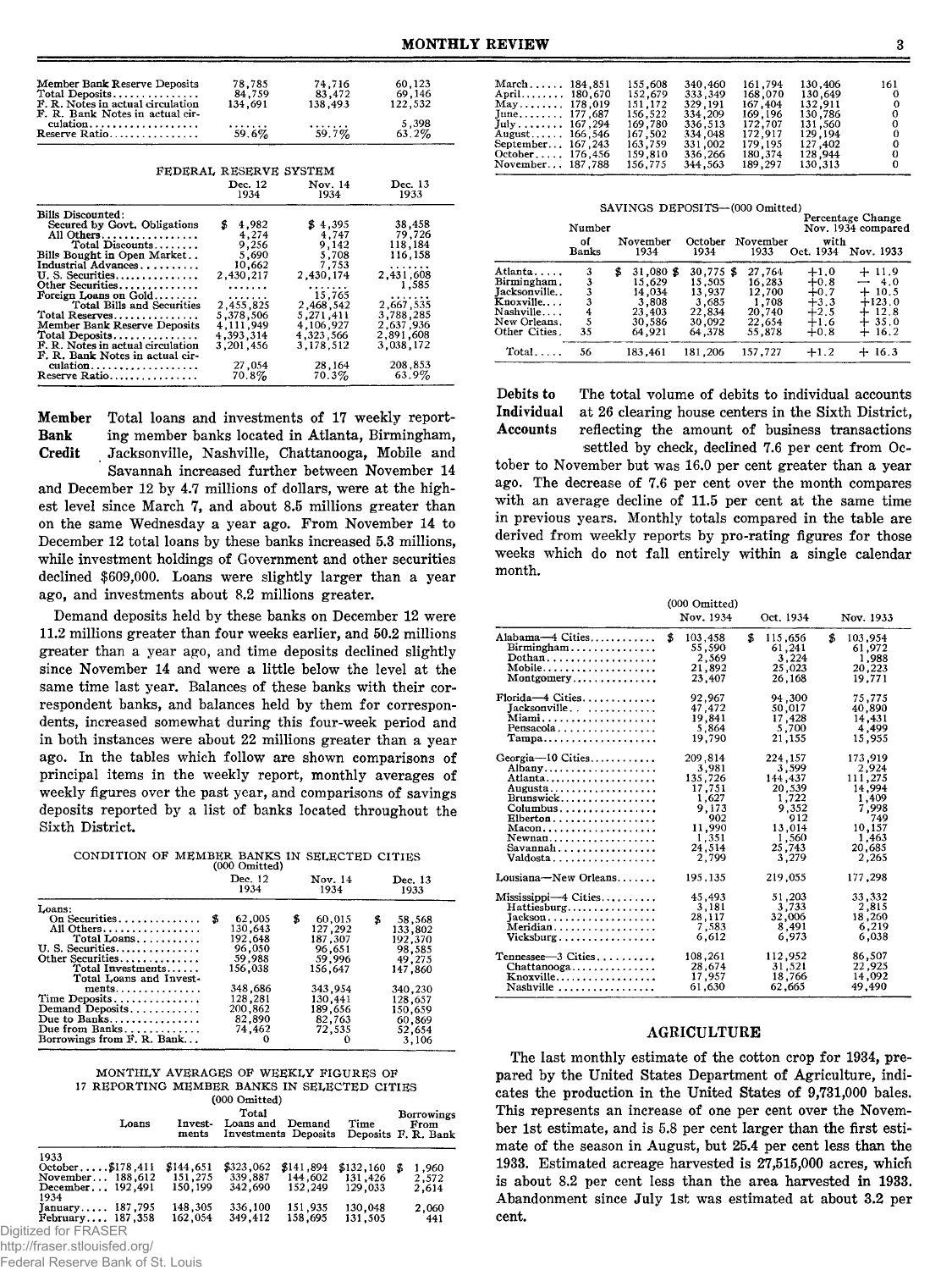In the six states located wholly or partly in the Sixth Federal Reserve District the December estimate increased over the month for Georgia, Mississippi and Tennessee, was the same for Florida, and declined for Alabama and Louisiana. The final estimates for these states combined, however, average 9.2 per cent larger than the first estimates of the season, but 3.5 per cent less than 1933 production. December estimates are compared in the table.

COTTON PRODUCTION—(000 Bales)

|               |              | <b>Estimates</b> | Percent | Production | Percent |  |  |
|---------------|--------------|------------------|---------|------------|---------|--|--|
|               | Dec. 1, 1934 | Nov. 1, 1934     | Change  | 1933       | Change  |  |  |
| Alabama       | 965          | 980              | $-1.5$  | 969        | $-0.4$  |  |  |
| Florida       | 28           | 28               | Same    | 28         | Same    |  |  |
| Georgia       | 995          | 980              | $+1.5$  | 1,105      | $-10.0$ |  |  |
| Louisiana     | 488          | 490              | $-0.4$  | 477        | $+2.3$  |  |  |
| Mississippi   | 1.145        | 1,120            | $+2.2$  | 1.159      | $-1.2$  |  |  |
| Tennessee     | 412          | 385              | $+7.0$  | 443        | $-7.0$  |  |  |
| $Six States$  | 4,033        | 3,983            | $+1.3$  | 4.181      | $-3.5$  |  |  |
| United States | 9.731        | 9.634            | $+1.0$  | 13.047     | $-25.4$ |  |  |

Preliminary estimates by the United States Department of Agriculture indicate that the 1935 commercial strawberry acreage in the United States will be about 167,100 acres, or 15 per cent below the acreage of 1934. In the early shipping states, Florida, Louisiana, Alabama, Mississippi and Texas, the combined acreage is also estimated at 15 per cent less than in 1934, but in Florida the decrease is estimated at 7 per cent.

Tender vegetables in Florida were practically wiped out and hardy vegetables badly damaged by a cold wave which struck the Southeastern states the second week in December. Temperatures as low as 16 were officially registered and lows of 20 were reported in the extreme southern part of Florida.

|                         | SUGAR MOVEMENT-(Pounds)<br>Raw Sugar |                    |                  |
|-------------------------|--------------------------------------|--------------------|------------------|
|                         | Nov. 1934                            | Oct. 1934          | Nov. 1933        |
| Receipts:               |                                      |                    |                  |
| New Orleans             | 136, 188, 631                        | 51,610,803         | 76, 276, 441     |
|                         | 32, 412, 449                         | 45.765.952         | 16,875,683       |
| Meltings:               | 101.393.478                          | 99,765,034         |                  |
| New Orleans<br>Savannah | 26.738.312                           | 64, 615, 64        | 56,689,620       |
| Stocks:                 |                                      |                    | 1,140,354        |
| New Orleans             | 85, 528, 247                         | 50,755,694         | 52,906,188       |
| $Savannah$              | 44.041.327                           | 38,367,190         | 56.503.716       |
|                         | Refined Sugar                        |                    |                  |
| Shipments:              |                                      |                    |                  |
| New Orleans             | 84.795.761                           | 89.995.982         | 60.958.091       |
| $Savannah$              | 30.769.836                           | 44.295.738         | 18,867,562       |
| Stocks:                 |                                      |                    |                  |
| New Orleans             | 54,037,724<br>14,964,677             | 32, 545, 499       | 39,901,383       |
|                         |                                      | 13,739,602         | 12,678,231       |
|                         | RICE MOVEMENT-(New Orleans)          |                    |                  |
|                         | Nov. 1934                            | Oct. 1934          | Nov. 1933        |
| Rough Rice-Barrels:     |                                      |                    |                  |
| Receipts                | 61,741<br>67,527                     | 129,106<br>112,804 | 36,135           |
| Shipments<br>$Stocks$   | 16.866                               | 22,652             | 42,015<br>28,129 |
|                         |                                      |                    |                  |
| Clean Rice---Pockets:   |                                      |                    |                  |
| Receipts                | 87,093                               | 144,889            | 76,070           |
| Shipments               | 76,575                               | 111,768            | 96,074           |
| Stocks                  | 160.605                              | 150,087            | 148.388          |

| RICE MILLERS' ASSOCIATION STATISTICS | (Barrels) |                     |
|--------------------------------------|-----------|---------------------|
|                                      | November  | Aug. 1 to Nov. $30$ |
| Receipts of Rough Rice:              |           |                     |
| Season $1934 - 35$                   | 910,397   | 3,963,571           |
| Season 1933-34                       | 1.100.009 | 4,432,426           |
| Distribution of Milled Rice:         |           |                     |
| Season 1934-35                       | 809,761   | 3, 105, 202         |
| Season 1933-34                       | 772,377   | 2,791,575           |
|                                      | Rough     | Clean               |
| Stocks of Rough and Clean Rice:      |           |                     |
| November 30, $1934$                  | 1,003,020 | 1,352,710           |
| November 30, 1933                    | 1.247.962 | 1.518.743           |

Fertilizer Sales of fertilizer tax tags in the six states Tag Sales located wholly or partly in the Sixth District have

increased from 15.3 thousand tons in July to 73.4 thousand tons in November, when they were 43.6 per cent greater than a year earlier. During the first four months of the new season, August through November, tag sales in these states have averaged 29 per cent greater than in that part of the season before, decreases in Alabama and Georgia being more than offset by increases in the other four states. Figures in the table are from those compiled by the National Fertilizer Association.

| (Short Tons) |                  |        |                          |                         |         |                   |  |
|--------------|------------------|--------|--------------------------|-------------------------|---------|-------------------|--|
|              | November<br>1934 | 1934   | October November<br>1933 | Aug.-Nov., Inc.<br>1934 | 1933    | Percent<br>Change |  |
| Alabama      | 1.250            | 700    | 2,150                    | 3,050                   | 4.150   | $-26.5$           |  |
| $Florida$    | 69.142           | 41.999 | 43,774                   | 161.565                 | 113,078 | $+42.9$           |  |
| Georgia      | 1.057            | 975    | 2,483                    | 2,585                   | 7,996   | $-67.7$           |  |
| Louisiana    | 940              | 9.427  | 1,700                    | 18.951                  | 17,870  | $+6.0$            |  |
| Mississippi  | 131              | 103    | 525                      | 1.607                   | 1.595   | $+0.8$            |  |
| Tennessee    | 900              | 7.645  | 479                      | 15.965                  | 13,276  | $+20.3$           |  |
| Total        | 73.420           | 60.645 | 51.111                   | 203,723                 | 157,965 | $+29.0$           |  |

# TRADE

Retail Total sales during November reported by sixty de-Trade partment stores in the Sixth District declined 4.3 per

cent from October but were 21.8 per cent greater than in November, 1933. On a daily average basis, however, there was an increase of 3.3 per cent from October to November. Stocks of merchandise on hand at the close of November were 2.8 per cent larger than a month earlier, and nearly 1 per cent larger than a year ago. Unadjusted index numbers of daily average sales and of stocks for November are higher than for any other month since October, 1931, with the exception of December of each year. For the first eleven months of 1934 total sales by these 60 reporting firms were 26.7 per cent greater than during the same part of 1933. The rate of stock turnover was higher for the month, and for the eleven months, than in those periods of last year, and the collection ratio was also higher. For regular accounts the November ratio was 35.3 per cent, and for installment accounts 17.7 per cent.

RETAIL TRADE IN THE SIXTH DISTRICT DURING NOVEMBER 1934 lased on confidential reports from 60 department sto

|                                               |                          |                         |                       |                                      | <i>papea on connucuum reports nome of acparement stores</i> |                                                  |                  |                       |                   |              |                  |              |
|-----------------------------------------------|--------------------------|-------------------------|-----------------------|--------------------------------------|-------------------------------------------------------------|--------------------------------------------------|------------------|-----------------------|-------------------|--------------|------------------|--------------|
|                                               | Nov. 1934<br>with:       | COMPARISON OF NET SALES | Year to date<br>with: | Nov. 30, 1934                        | <b>COMPARISON OF STOCKS</b><br>with:                        |                                                  |                  | <b>STOCK TURNOVER</b> |                   |              | COLLECTION RATIO |              |
|                                               | Same month<br>a year ago | Previous<br>month       | last vear             | Same period Same month<br>a vear ago | Previous<br>Month                                           | 1934                                             | November<br>1933 | 1934                  | Jan.-Nov.<br>1933 | Nov.<br>1934 | Oct.<br>1934     | Nov.<br>1933 |
| Atlanta $(6)$                                 | $+17.6$                  | $-6.1$                  | $+24.2$               | $+1.3$                               | $-0.3$                                                      | $\begin{array}{c} .34 \\ .28 \\ .30 \end{array}$ | .28              | 3.96                  | 3.48              | 29.8         | 27.3             | 27.9         |
| Birmingham $(6)$                              | $+16.7$                  | $-11.8$                 | $+26.4$               | $-4.3$                               | $-3.7$                                                      |                                                  | .24              | 3.24                  | 2.66              | 34.9         | 34.2             | 25.4         |
| Chattanooga $(4)$                             | $+8.4$                   | $-9.4$                  | $+29.2$               | $-4.9$                               | $+2.4$                                                      |                                                  | .25              | 3.06                  | 2.41              | 33.8         | 35.1             | 34.3         |
| $Tacksonville(3)$                             | $+15.7$                  | $-19.8$                 | $+26.4$               | $-7.0$                               | $+16.7$                                                     | .20                                              | $\cdots$         | 2.01                  |                   | .            |                  |              |
| Miami $(3)$                                   | $+70.8$                  | $+27.6$                 | $+50.1$               | $+13.1$                              | $+14.5$                                                     |                                                  | $\cdots$         | 3.88                  |                   | $\dots$      | .                | .            |
| Nashville $(4)$                               | $+25.7$                  | $-6.2$                  | $+20.6$               | $+11.9$                              | $+1.8$                                                      | $\frac{.37}{.23}$                                | .20              | 2.59                  | 2.37              | 31.8         | 32.7             | 29.3         |
| $New Orleans (5) \ldots \ldots \ldots \ldots$ | $+17.7$                  | $-3.6$                  | $+22.3$               | $-4.5$                               | 1.3                                                         | $\frac{.27}{.26}$                                | .21              | 2.70                  | 2.26              | 39.8         | 41.0             | 38.4         |
| Other Cities $(29)$                           | $+21.5$                  | $-3.7$                  | $+27.5$               | $+7.8$                               | 3.6<br>┿                                                    |                                                  | .23              | 2.69                  | 2.49              | 30.6         | 29.9             | 28.7         |
| $DISTRICT (60)$                               | $+21.8$                  | $-4.3$                  | $+26.7$               | $+0.9$                               | 2.8<br>∸                                                    | .28                                              | .23              | 3.03                  | 2.59              | 32.7         | 31.9             | 31.0         |

Digitized for FRASER http://fraser.stlouisfed.org/ Federal Reserve Bank of St. Louis NOTE: The rate of stock turnover is the ratio of sales during given period to average stocks on hand.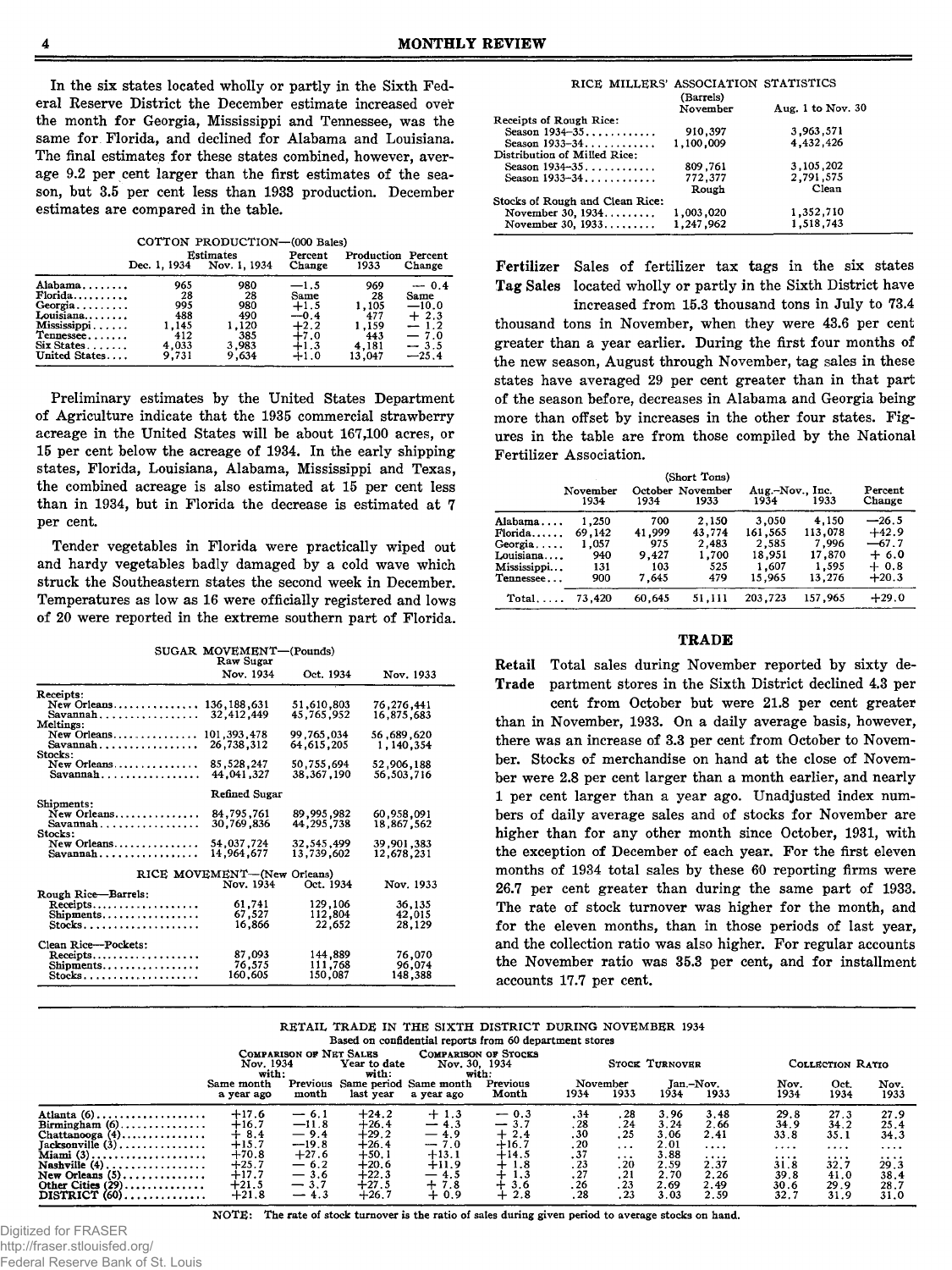Percentage comparisons in the table are based upon reports in actual dollar amounts and make no allowance for changes in the level of prices.

Wholesale The volume of wholesale trade in the Sixth Dis-Trade trict declined seasonally from October to Novem-

ber, but November sales were 16.7 per cent greater than a year ago, and for the eleven months of the year total sales by reporting firms have been 25.4 per cent greater than in that part of 1933. Stocks also declined somewhat over the month, but averaged 10.1 per cent greater than a year ago. Comparisons of sales, stocks and collection ratios for groups of reporting firms are shown in the table.

WHOLESALE TRADE IN NOVEMBER 1934 Sixth Federal Reserve District\*

|                                     | Percentage Comparisons<br>Number<br>Nov. 1934 with:<br>Jan.-Nov. 1934 |              |              |                               |  |  |
|-------------------------------------|-----------------------------------------------------------------------|--------------|--------------|-------------------------------|--|--|
|                                     | of Firms                                                              | Oct.<br>1934 | Nov.<br>1933 | with same<br>period last year |  |  |
| All Lines Combined:                 |                                                                       |              |              |                               |  |  |
| Sales                               | 99                                                                    | $-6.5$       | $+16.7$      | $+25.4$                       |  |  |
| Stocks                              | 30                                                                    | $-5.2$       | $+10.1$      | .                             |  |  |
| Groceries:                          |                                                                       |              |              |                               |  |  |
| Sales                               | 23                                                                    | $-5.8$       | $+16.4$      | $+24.8$                       |  |  |
| Iacksonville                        | 4                                                                     | $-2.4$       | $+7.2$       | $+18.1$                       |  |  |
| New Orleans                         | 5                                                                     | $-0.5$       | $+20.8$      | $+27.3$                       |  |  |
| Vicksburg                           | 3                                                                     | $-25.6$      | $-1.2$       | $+22.4$                       |  |  |
| Other Cities                        | 11                                                                    | $-4.8$       | $+25.3$      | $+28.0$                       |  |  |
| Stocks                              | 3                                                                     | $-4.9$       | $+15.3$      | .                             |  |  |
| Dry Goods:                          |                                                                       |              |              |                               |  |  |
| Sales                               | 15                                                                    | $-8.2$       | $+15.1$      | $+23.7$                       |  |  |
| Nashville                           | 3                                                                     | $+3.6$       | $+24.7$      | $+31.4$                       |  |  |
| Other Cities                        | 12                                                                    | $-11.2$      | $+12.4$      | $+21.8$                       |  |  |
| Stocks                              | 7                                                                     | $-13.7$      | $+26.4$      | .                             |  |  |
| Hardware:                           |                                                                       |              |              |                               |  |  |
| Sales                               | 26                                                                    | $-9.5$       | $+7.6$       | $+23.9$                       |  |  |
| Nashville                           | 3                                                                     | $-1.3$       | $+20.1$      | $+17,2$                       |  |  |
| New Orleans                         | 5                                                                     | $-31.4$      | $-11.0$      | $+23.5$                       |  |  |
| Other Cities                        | 18                                                                    | $+1.6$       | $+14.9$      | $+25.3$                       |  |  |
| $Stocks$                            | 9                                                                     | $-1.9$       | $-0.4$       | .                             |  |  |
| Furniture:                          |                                                                       |              |              |                               |  |  |
| Sales                               | 9                                                                     | $-6.2$       | $+12.5$      | $+26.5$                       |  |  |
| Atlanta                             | 4                                                                     | $-1.8$       | $+12.5$      | $+10.0$                       |  |  |
| Other Cities                        | 5                                                                     | $-7.6$       | $+12.5$      | $+33.3$                       |  |  |
| Stocks                              | 6                                                                     | $-1.5$       | $+4.5$       | .                             |  |  |
| <b>Electrical Supplies:</b>         |                                                                       |              |              |                               |  |  |
| Sales                               | 13                                                                    | $+7.8$       | $+63.5$      | $+45.2$                       |  |  |
| New Orleans                         | 4                                                                     | $-15.1$      | $+59.0$      | $+49.9$                       |  |  |
| Other Cities                        | 9<br>J.                                                               | $+23.1$      | $+65.6$      | $+43.4$                       |  |  |
| $Stocks$                            | 3                                                                     | $-3.4$       | $+24.8$      | .                             |  |  |
| Drugs:                              |                                                                       |              |              |                               |  |  |
| Sales                               | 8                                                                     | $-3.5$       | $+23.5$      | $+25.0$                       |  |  |
| Stationery:                         |                                                                       |              |              |                               |  |  |
| $Sales \ldots \ldots \ldots \ldots$ | 3                                                                     | $-11.4$      | $+36.2$      | $+15.3$                       |  |  |

COLLECTION RATIO\*\*

|                                                                                 | November<br>1934 | October<br>1934 | November<br>1933 |
|---------------------------------------------------------------------------------|------------------|-----------------|------------------|
| Groceries                                                                       | 62.8             | 76.4            | 56.3             |
| $\mathbf{Dry}\ \mathbf{Goods}\ \dots \dots \dots \dots \dots \dots \dots \dots$ | 42.7             | 41.9            | 35.2             |
| Hardware                                                                        | 46.5             | 42.4            | 31.2             |
|                                                                                 | 34.1             | 31.4            | 31.9             |
| ${\rm Electrical~Supplies.}$                                                    | 72.2             | 75.1            | 40.2             |
| Drugs                                                                           | 26.8             | 32.8            | 23.1             |
|                                                                                 | 48.5             | 50.1            | 37.7             |

\* Based on confidential reports from 99 firms. \*\* The collection ratio is the percentage of accounts and notes receivable out-standing at the beginning of the month which were collected during the month.

Life November sales of new, paid-for, ordinary life Insurance insurance in the six states located wholly or partly in the Sixth District declined 2.2 per cent from October and were 2.3 per cent less than in November a year ago. From 1924 through 1930 sales of life insurance in these states declined slightly from October to November, but in the past three years there has been a small increase at

that time. Figures compared in the table are from those compiled by the Life Insurance Sales Bureau.

|                                                                          | Nov ember<br>1934                                       | October<br>1934                                     | (000 Omitted)<br>November<br>1933                       | 1934                                                          | January to Nov.<br>1933                                  | Percent<br>Change                                        |
|--------------------------------------------------------------------------|---------------------------------------------------------|-----------------------------------------------------|---------------------------------------------------------|---------------------------------------------------------------|----------------------------------------------------------|----------------------------------------------------------|
| Alabama\$<br>Florida<br>Georgia<br>Louisiana<br>Mississippi<br>Tennessee | $3,535$ \$<br>3.665<br>6.132<br>3.959<br>2,465<br>4.987 | 3.447f<br>3.972<br>5.958<br>4.514<br>2,197<br>5.209 | $4,006$ \$<br>3,598<br>6.259<br>3.696<br>2.391<br>5.385 | $40.623$ \$<br>49,361<br>73.112<br>48.570<br>26.354<br>62,330 | 37,732<br>37.394<br>62,236<br>41.525<br>25,051<br>58.511 | $-7.7$<br>$+32.0$<br>$+17.5$<br>$+17.0$<br>5.2<br>$+6.5$ |
| Total\$ 24,743 \$                                                        |                                                         |                                                     | 25,297 \$ 25,335 \$ 300,350 \$ 262,449                  |                                                               |                                                          | $+14.4$                                                  |

# INDUSTRY

Building The value of permits for the construction of and buildings within the corporate limits of twenty Construction reporting cities in the Sixth District declined

16.9 per cent from October to November, but was larger by 166.1 per cent than in November last year. Of the twenty reporting cities, eighteen reported increases over November, 1933. For the eleven months of 1934 the total value of permits issued at these twenty cities was \$21,499,971, larger by 70.3 per cent than in that part of 1933, and 25.3 per cent greater than in the same period of 1932. Comparisons for the month are shown in the table.

| <b>BUILDING PERMITS</b>                   |                            |       |              |                           |                                  |  |
|-------------------------------------------|----------------------------|-------|--------------|---------------------------|----------------------------------|--|
|                                           | Number<br>November<br>1934 | 1933  | 1934         | Value<br>November<br>1933 | Percentage<br>Change in<br>Value |  |
| Alahama                                   |                            |       |              |                           |                                  |  |
| Anniston                                  | 19                         | 7     | 147,240<br>s | \$<br>3.060               | $+4711.8$                        |  |
| $B$ irmingham                             | 240                        | 90    | 103,369      | 35,175                    | 193.9<br>┿                       |  |
| $\mathbf{M}$ obile $\ldots \ldots \ldots$ | 42                         | 26    | 23,983       | 20,972                    | 14.4<br>+                        |  |
| Montgomery                                | 133                        | 59    | 26,076       | 59,495                    | 56.2<br>-                        |  |
| Florida                                   |                            |       |              |                           |                                  |  |
| Jacksonville                              | 528                        | 479   | 206,135      |                           | 168.9                            |  |
| Miami.                                    | 496                        | 314   | 311,767      | 76,662                    | ┿                                |  |
| Miami Beach                               | 108                        | 79    | 478,343      | 117,145                   | $\div$<br>166.1                  |  |
|                                           | 63                         |       |              | 122,200                   | 291.4<br>$+$                     |  |
| Orlando                                   |                            | 51    | 49,239       | 12,581                    | 291.4<br>┿                       |  |
| $Tampa \ldots$                            | 176                        | 141   | 37,900       | 23.190                    | 63.4<br>+                        |  |
| Georgia                                   |                            |       |              |                           |                                  |  |
| Atlanta                                   | 269                        | 140   | 238,848      | 42,968                    | 455.9<br>+                       |  |
| Augusta                                   | 32                         | 53    | 19,050       | 5,741                     | 231.8<br>┿                       |  |
| Columbus                                  | 41                         | 32    | 8,605        | 4,985                     | 72.6<br>┿                        |  |
| $Macon. \ldots \ldots$                    | 206                        | 239   | 36,328       | 85,265                    | 57.4<br>$\overline{\phantom{m}}$ |  |
| Savannah                                  | 28                         | 26    | 44,564       | $5,920 +$                 | 652.8                            |  |
| Louisiana                                 |                            |       |              |                           |                                  |  |
| New Orleans                               | 84                         | 56    | 85,183       | 81,107                    | 5.0<br>┿                         |  |
| Alexandria                                | 55                         | 49    | 18,769       | 6,704                     | 180.0<br>+                       |  |
| Tennessee                                 |                            |       |              |                           |                                  |  |
| Chattanooga                               | 210                        | 151   | 32,671       | 20,555                    | 58.9<br>$\bm{+}$                 |  |
| Johnson City                              | 3                          | ı     | 3,300        | 500                       | 560.0<br>$\pm$                   |  |
| Knoxville                                 | 43                         | 33    | 125,587      | 19,080                    | 558.2<br>+                       |  |
| $Nashville \dots$                         | 78                         | 68    | 44.024       | 23.571                    | 86.8<br>+                        |  |
| Total 20 Cities.                          | 2,854                      | 2,094 | 2,040,981    | 766,876                   | 166.1<br>$+$                     |  |

The value of building and construction contracts awarded in the Sixth District, indicated in statistics compiled by the F. W. Dodge Corporation and subdivided into district totals by the Federal Reserve Board's Division of Research and Statistics, increased 18.9 per cent from October to November, but was substantially less than in November a year ago when the largest total in four years was reported. For the eleven months of 1934 total awards in the District were 25.4 per cent greater than in that part of 1933, although decreases are shown for Alabama and Tennessee.

In the 37 states east of the Rocky Mountains November contracts awarded were 17.4 per cent less than in Octobef, and 31.2 per cent less than in November a year ago, but for the eleven months of the year total awards were 38.3 per cent greater than in the same part of 1933. Comparisons for the month are shown in the tahle.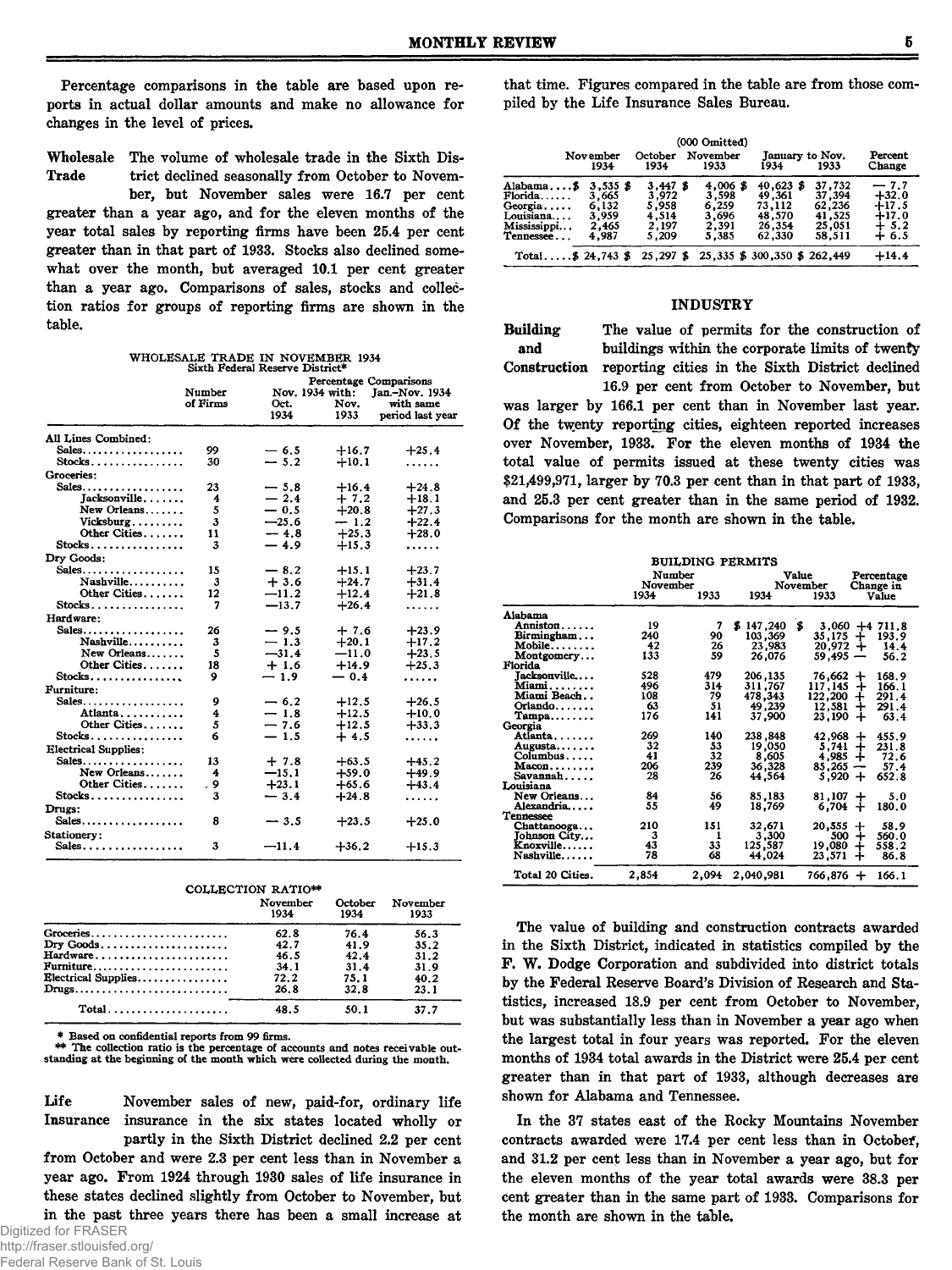|  | BUILDING AND CONSTRUCTION CONTRACTS AWARDED |            |          |
|--|---------------------------------------------|------------|----------|
|  | N <sub>ov</sub> 1034                        | $024$ 1014 | Nov 1933 |

|                                                                                            | Nov. 1934                                                            |   | Oct. 1934                                                                | Nov. 1933                                                                  |
|--------------------------------------------------------------------------------------------|----------------------------------------------------------------------|---|--------------------------------------------------------------------------|----------------------------------------------------------------------------|
| Sixth District-Total\$<br>Residential<br>All Others                                        | 9,413,352<br>1,684,335<br>7.729.017                                  | S | 7,919,528<br>2,242,932<br>5.676.596                                      | \$42,854,489<br>4,094,539<br>38,759,950                                    |
| State Totals:<br>Alabama.<br>$Florida$<br>Georgia<br>Louisiana<br>Mississippi<br>Tennessee | 797,400<br>4.971.700<br>709,400<br>2,270,400<br>902,700<br>2,321,100 |   | 965,300<br>2,263,800<br>1,504,000<br>1,700,600<br>1.474.800<br>1.560.100 | 17,304,800<br>5.105.800<br>4,480,500<br>1,389,400<br>743,400<br>14.584.800 |
| United States:<br>$Total$<br>Residential<br>Non-Residential<br>Public Works and Utilities  | 111,740,800<br>19,924,700<br>39.473.800<br>52,342,300                |   | 135,224,800<br>26,299,800<br>43,685,600<br>65,239,400                    | 162,340,600<br>23,615,700<br>27,645,300<br>111,079,600                     |

Lumber According to press reports, and weekly statements

issued by the Southern Pine Association, orders and production of lumber declined somewhat during the latter part of November and early December. Retailers continue to buy in very small quantities, and railroad and other industrial purchases are small. During the six weeks period ending December 8, however, orders of reporting mills were about 23 per cent larger than those booked by the same mills a year ago, and production averaged 29 per cent less than at that time. Weekly figures compared in the table are from those compiled by the Southern Pine Association.

|                                                                                                                     |          |        |                                                          | (In Thousands of Feet)                                  |                                                          |                                                          |                                                          |                                                          |
|---------------------------------------------------------------------------------------------------------------------|----------|--------|----------------------------------------------------------|---------------------------------------------------------|----------------------------------------------------------|----------------------------------------------------------|----------------------------------------------------------|----------------------------------------------------------|
| Week<br>Ended                                                                                                       | of Mills | Number | Orders<br>1934                                           | 1933                                                    | 1934                                                     | Production<br>1933                                       | <b>Unfilled Orders</b><br>1934                           | 1933                                                     |
| November 3 91<br>November 10 I11<br>November 17103<br>November 24 112<br>December $1$ 112<br>December $8 \dots 115$ |          |        | 21,056<br>19,158<br>18,596<br>20.983<br>20.677<br>17.124 | 33,100<br>30,778<br>9,661<br>11,693<br>13,509<br>17.153 | 14,456<br>20,657<br>18.013<br>20,235<br>16,752<br>21,761 | 20,902<br>22.146<br>21,677<br>22,256<br>20,367<br>22,332 | 53,559<br>55,510<br>48.797<br>53,156<br>53.716<br>54,330 | 61.323<br>70.146<br>57,304<br>58,093<br>53,679<br>59.237 |

Cotton Consumption of cotton by American mills de-Consumption clined 8.3 per cent from October to November,

largely because of the shorter month, and was about the same as in November last year. In the cotton-growing states the decline over the month was 6.1 per cent, and in other states 16.5 per cent. On a daily average basis, consumption in the country as a whole was 1 per cent less in November than in October, in the cotton states 1.4 per cent larger, and in other states 9.9 per cent smaller. Consumption in the cotton states in November was 80.8 per cent, and for the cotton season to date 80.2 per cent, of the total for the United States. For the four months of the season, total consumption has been 17.1 per cent, in the cotton states 16.7 per cent, and in other states 18.6 per cent, less than in that part of the season before.

Exports in November declined 7 per cent compared with October and were smaller by 37.5 per cent than in November a year ago, and for the four months have been 42.4 per cent less than in that part of the previous season. Census Bureau figures are compared in the table.

COTTON CONSUMPTION, EXPORTS, STOCKS AND ACTIVE SPINDLES UNITED STATES—Bales

|                                                         | November<br>1934 | October<br>1934 | November<br>1933 |
|---------------------------------------------------------|------------------|-----------------|------------------|
| Cotton Consumed                                         | 477.066          | 520,310         | 475.247          |
| Stocks                                                  | 11,088,574       | 10,521,149      | 11.977.134       |
| In Consuming Establishments<br>In Public Storage and at | 1.293.763        | 1.139.721       | 1.572.740        |
| Compresses                                              | 9,794,811        | 9,381,428       | 10,404,394       |
| $Exports$                                               | 572.359          | 615,593         | 915,304          |
| Active Spindles-Number                                  | 25,050,778       | 25,095,480      | 25,420,584       |
| iitized for FRASER                                      |                  |                 |                  |

Dig http://fraser.stlouisfed.org/

Federal Reserve Bank of St. Louis

|                                                                                      | COTTON GROWING STATES-Bales        |                                  |                                    |
|--------------------------------------------------------------------------------------|------------------------------------|----------------------------------|------------------------------------|
| Cotton Consumed<br>Stocks<br>In Consuming Establishments<br>In Public Storage and at | 385,449<br>10,624,271<br>1.044.645 | 410,543<br>10,038,057<br>892,785 | 379,238<br>11,288,681<br>1,245,147 |
| Compresses<br>Active Spindles-Number                                                 | 9,579,626<br>17.412.166            | 9, 145, 272<br>17,403,244        | 10,043,534<br>17,415,152           |
|                                                                                      | OTHER STATES-Bales                 |                                  |                                    |
| Cotton Consumed<br>Stocks<br>In Consuming Establishments<br>In Public Storage and at | 91,617<br>464,303<br>249,118       | 109,767<br>483,092<br>246,936    | 96,009<br>688,453<br>327,593       |
| Compresses<br>Active Spindles-Number                                                 | 215,185<br>7,608,612               | 236,156<br>7,692,236             | 360,860<br>8,005,432               |

Cotton consumption in the three states of this District for which separate figures are available declined 8.9 per cent in total, but only 1.6 per cent on a daily average basis, from October to November, and was 2.9 per cent smaller than in November last year. For the first four months of the cotton season, however, the decline compared with the same period a year ago has been 20.3 per cent. Census Bureau figures for these states are compared in the table.

|                                                  |                            |                            | Nov. 1934 Oct. 1934 Nov. 1933 | Aug. 1 to Nov. 30, Inc.<br>1934 | 1933                         |
|--------------------------------------------------|----------------------------|----------------------------|-------------------------------|---------------------------------|------------------------------|
| Alabama<br>$Georria. \ldots \ldots$<br>Tennessee | 46,603<br>81,715<br>10.617 | 54.461<br>86,318<br>11.781 | 48,115<br>85,085<br>9.857     | 167,447<br>294.082<br>40.039    | 205.690<br>381,382<br>42.158 |
| Total 3 States                                   | 138,935                    | 152,560                    | 143,057                       | 501.568                         | 629,230                      |

Cotton Orders and production at reporting cloth Manufacturing and yarn mills in the Sixth District declined from October to November, but orders received by both classes of mills were substantially greater than a year ago, and production at yarn mills was somewhat larger. Stocks increased over the month and were also greater than a year ago. Comparisons of reported figures are shown in the table.

|                                                                                                      |                                                           | Cloth<br>Nov. 1934 compared<br>with:                                                      | Yarn<br>Nov. 1934 compared<br>with:                        |                                                           |  |
|------------------------------------------------------------------------------------------------------|-----------------------------------------------------------|-------------------------------------------------------------------------------------------|------------------------------------------------------------|-----------------------------------------------------------|--|
|                                                                                                      | Oct. 1934                                                 | Nov. 1933                                                                                 | Oct. 1934                                                  | Nov. 1933                                                 |  |
| Production<br>Shipments<br>Orders Booked<br>Unfilled Orders<br>Stocks on Hand<br>Number on $payroll$ | $-2.8$<br>$+1.7$<br>$-13.2$<br>$-2.8$<br>$+7.7$<br>$-0.5$ | $\overset{+}{+}\,\overset{4.9}{\scriptstyle8.8}$<br>$+41.7$<br>$+3.2$<br>$+40.0$<br>← 4.9 | $-1.9$<br>$-1.0$<br>$-1.9$<br>$-35.9$<br>$+18.1$<br>$-2.7$ | $-2.5$<br>$-3.6$<br>$+50.4$<br>-47.7<br>$+37.5$<br>$-9.1$ |  |

Cotton Seed Receipts of seed at cotton seed oil mills in the and Cotton Sixth District declined about one-half from<br>Seed Oil October to November and were slightly less October to November and were slightly less than a year ago, and crushings declined 23 per

cent over the month but were 43 per cent greater than a year ago. Cumulative figures for the season to date show increases over that part of 1933 of 26 per cent in receipts and 29 per cent in crushings. Production of principal cotton seed commodities was also greater than a year ago, as were stocks, excepting those of crude oil. In the first two columns of the table are shown comparisons of combined totals for Georgia, Alabama, Louisiana and Mississippi, and in the last two columns are totals for the United States.

|                         | Sixth District*<br>Aug. 1 to Nov. 30 |         | <b>United States</b><br>Aug. 1 to Nov. 30 |           |
|-------------------------|--------------------------------------|---------|-------------------------------------------|-----------|
|                         | 1934                                 | 1933    | 1934                                      | 1933      |
| Cotton Seed, Tons:      |                                      |         |                                           |           |
| Received at Mills       | 1,116,930                            | 886.670 | 2,777,028                                 | 3.115.800 |
| $Crushed \ldots \ldots$ | 694.290                              | 537.629 | 1,767,722                                 | 1,983,047 |
| On Hand, Nov. 30        | 490.578                              | 377,811 | 1,232,067                                 | 1.353.691 |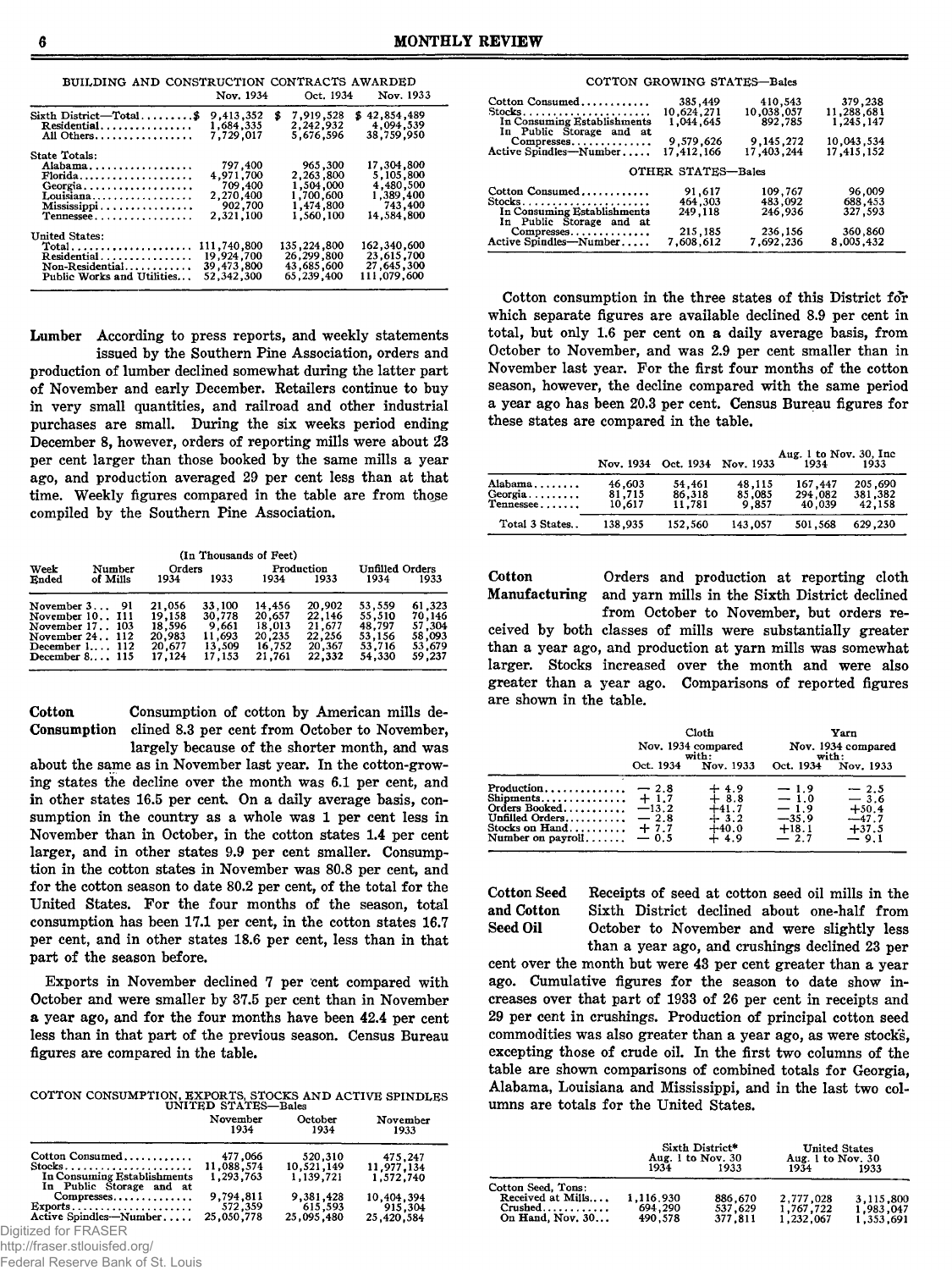| Production:                  |              |             |              |               |
|------------------------------|--------------|-------------|--------------|---------------|
| Crude Oil, 1bs 221,866.488   |              | 172.418.244 | 542,699.882  | 613.168.023   |
| Cake and Meal, tons.         | 302,001      | 231,659     | 799.313      | 892.330       |
| Hulls, $tons, \ldots \ldots$ | 186,659      | 149.543     | 459.019      | 537 325       |
| Linters, bales               | 145.201      | 98.080      | 379.550      | 353.886       |
| Stocks at Mills Nov. 30:     |              |             |              |               |
| Crude Oil, $lbs$             | 15, 159, 998 | 35.300.089  | 46, 408, 934 | 123, 493, 123 |
| Cake and Meal, tons          | 103,999      | 103.662     | 299.200      | 316,078       |
| Hulls, $tons \ldots \ldots$  | 59.619       | 34.997      | 169.966      | 147.641       |
| Linters, bales               | 52.343       | 48.240      | 163.757      | 160,148       |
|                              |              |             |              |               |

\* Georgia, Alabama, Louisiana and Mississippi.

Electric Production of electric power in the six states located wholly or partly in the Sixth District increased 14.4 per cent from September to October, and was 11.5 per cent greater than a year earlier. Production of current by water power increased 24 per cent over the month and was 17 per cent greater than a year ago, while production by use of fuels increased only slightly. The October total is the largest for any month in records at hand, which go back to the beginning of 1927. The figures are from those compiled by the United States Geological Survey.

PRODUCTION OF ELECTRIC POWER (000 k. w. Hours) Oct. 1934 Sept. 1934 Oct. 1933

|                                                                | . <i>.</i> . | いしいし エノンエ | <b>ULL 1900</b> |
|----------------------------------------------------------------|--------------|-----------|-----------------|
| Alabama                                                        | 181,427      | 152,127   | 185,259         |
| $Florida \ldots \ldots \ldots \ldots \ldots$                   | 54,368       | 51.794    | 51,542          |
| Georgia                                                        | 109.461      | 78,153    | 74,177          |
| Louisiana                                                      | 108,155      | 112,808   | 107.659         |
| Mississippi                                                    | 5,346        | 5,314     | 5.345           |
| Tennessee                                                      | 95.802       | 84.469    | 73,601          |
| $Total \ldots \ldots \ldots$                                   | 554.559      | 484,665   | 497.583         |
| By use of: Water Power                                         | 358,064      | 288,472   | 305,827         |
| $Fuels.$<br>Fuels consumed in Production<br>of Electric Power: | 196,495      | 196.193   | 191,756         |
| $Coal$ -Tons                                                   | 12,226       | 12,163    | 12,725          |
| Fuel Oil-bbls                                                  | 197,208      | 192,283   | 197.898         |
| Natural Gas $-000$ cu. ft                                      | 2,364,776    | 2,408,689 | 2.215.621       |

Note: 1934 figures preliminary.

Bituminous Production of bituminous coal in the United Coal States declined 7 per cent in total, but increased<br>Mining 1.9 on a daily average basis, from October to 1.9 on a daily average basis, from October to November, and was about the same as in November last year, according to preliminary figures compiled by the United States Geological Survey. For the eleven months of 1934 total production has been 9.3 per cent greater than in that part of 1933. Preliminary figures are compared in the table.

|                                                   | Number of<br><b>Working Days</b>       |  |
|---------------------------------------------------|----------------------------------------|--|
| 1,227,000p<br>1.204.000<br>1,024,000<br>1,223,000 | 24.7<br>27<br>24.2<br>24.8             |  |
|                                                   | Production-Tons<br>Total Daily Average |  |

p—Preliminary, r—Revised.

Weekly figures indicate that production in Alabama and Tennessee increased somewhat from October to November, and although Alabama production seems to have been slightly less than a year ago, output in Tennessee averages about one-third larger. Weekly figures are compared in the table.

|                                                                                                                                                 | Production-Tons                          |                                               |                                           |                                      |  |
|-------------------------------------------------------------------------------------------------------------------------------------------------|------------------------------------------|-----------------------------------------------|-------------------------------------------|--------------------------------------|--|
| Week Ended:                                                                                                                                     | Alabama<br>1934<br>1933                  |                                               | Tennessee<br>1934                         | 1933                                 |  |
| November $3, \ldots, \ldots$<br>November $10, \ldots, \ldots$<br>November $17, \ldots, \ldots$<br>November $24$<br>December $1, \ldots, \ldots$ | 154,000<br>174,000<br>170,000<br>172,000 | 161,000<br>163,000<br>178,000<br>178,000<br>. | 83,000<br>80,000<br>88,000<br>87,000<br>. | 64,000<br>60,000<br>68,000<br>61,000 |  |

Digitized for FRASER

http://fraser.stlouisfed.org/

Federal Reserve Bank of St. Louis

Pig Iron November production of pig iron in the United States increased slightly, and the daily average

increased 4 per cent, over that in October, but was 11.8 per cent less than in November a year ago, according to Iron Age statistics. The number of furnaces active on December 1 declined, however, and was smaller than at any time since May 1, 1933. Cumulative production in the first eleven months of 1934 amounted to 14,883,566 tons, greater by 23.7 per cent than in that part of 1933, and 82.8 per cent larger than in the same period of 1932.

Alabama production of pig iron declined slightly in total from October, but the daily average increased 2.6 per cent because of the shorter month, and November production was 31.2 per cent less than in November last year. For the eleven months of 1934, Alabama production amounted to 1,074,348 tons, 40.8 per cent greater than during the same period last year, and 74.5 per cent greater than in that part of 1932. Press reports indicate that books were opened early in December for the first quarter of 1934, at the prevailing price of \$14.50 per ton, but there is little interest in the market and current bookings remain mostly on a spot basis. Figures for the month are compared in the table.

|                       | Production-Tons<br>Total Daily Average | <b>Furnaces</b><br>Active* |          |
|-----------------------|----------------------------------------|----------------------------|----------|
| <b>United States:</b> |                                        |                            |          |
| November 1934.        | 956,940                                | 31,898                     | 60       |
| October 1934          | 951,062                                | 30,679                     | 65       |
| May 1934.             | 2,042,896                              | 65.900                     | 117      |
| November 1933         | 1.085.239                              | 36.174                     | 76       |
| January-November 1934 | 14,883.566                             | .                          | $\cdots$ |
| January-November 1933 | 12.030.706                             | .                          | $\cdots$ |
| Alabama:              |                                        |                            |          |
| November 1934         | 58,217                                 | 1,941                      |          |
| October 1934.         | 58.663                                 | 1,892                      | 5<br>4   |
| May 1934.             | 130,364                                | 4.205                      | 10       |
| November 1933         | 84.646                                 | 2,822                      |          |
| January-November 1934 | 1,074,348                              | .                          | $\cdots$ |
| January-November 1933 | 762.903                                | .                          | $\cdots$ |
|                       |                                        |                            |          |

Naval November receipts of turpentine declined, but those Stores of rosins increased over the month, and in both in-

stances were larger than a year ago. Stocks of both commodities increased from October to November and were also larger than for November last year. While press reports indicate that some sales are being made off the market *ap* prices below the loan values, the quotations have continued at about the levels of a number of weeks past. Comparisons of receipts and stocks are shown in the table.

|                         | NAVAL STORES |           |           |
|-------------------------|--------------|-----------|-----------|
|                         | Nov. 1934    | Oct. 1934 | Nov. 1933 |
| Receipts-Turpentine (1) |              |           |           |
| Savannah                | 8.818        | 10,941    | 7.503     |
| Jacksonville            | 9,509        | 11.400    | 7.938     |
| Pensacola               | 5.014        | 2,820     | 3,094     |
| Total                   | 23,341       | 25,161    | 18,535    |
| Receipts-Rosin (2)      |              |           |           |
| Savannah                | 34,646       | 38,785    | 33.588    |
| Jacksonville            | 56,171       | 44,550    | 37,113    |
| Pensacola               | 10.965       | 9.147     | 11.195    |
| Total                   | 101,782      | 92,482    | 81,896    |
| Stocks-Turpentine (1)   |              |           |           |
| Savannah                | 17,527       | 17,515    | 17,406    |
| Jacksonville            | 47,734       | 42,931    | 34,278    |
| Pensacola               | 29,270       | 25,574    | 28,699    |
| Total                   | 94,531       | 86,020    | 80,383    |
| Stocks-Rosin (2)        |              |           |           |
| Savannah                | 125,688      | 135,098   | 101,231   |
| Jacksonville            | 123,416      | 105,017   | 84,990    |
| Pensacola               | 24,348       | 19,925    | 22,997    |
| Total                   | 273,452      | 260,040   | 209,218   |

Barrels of 50 Gallons. Barrels of 500 Pounds.